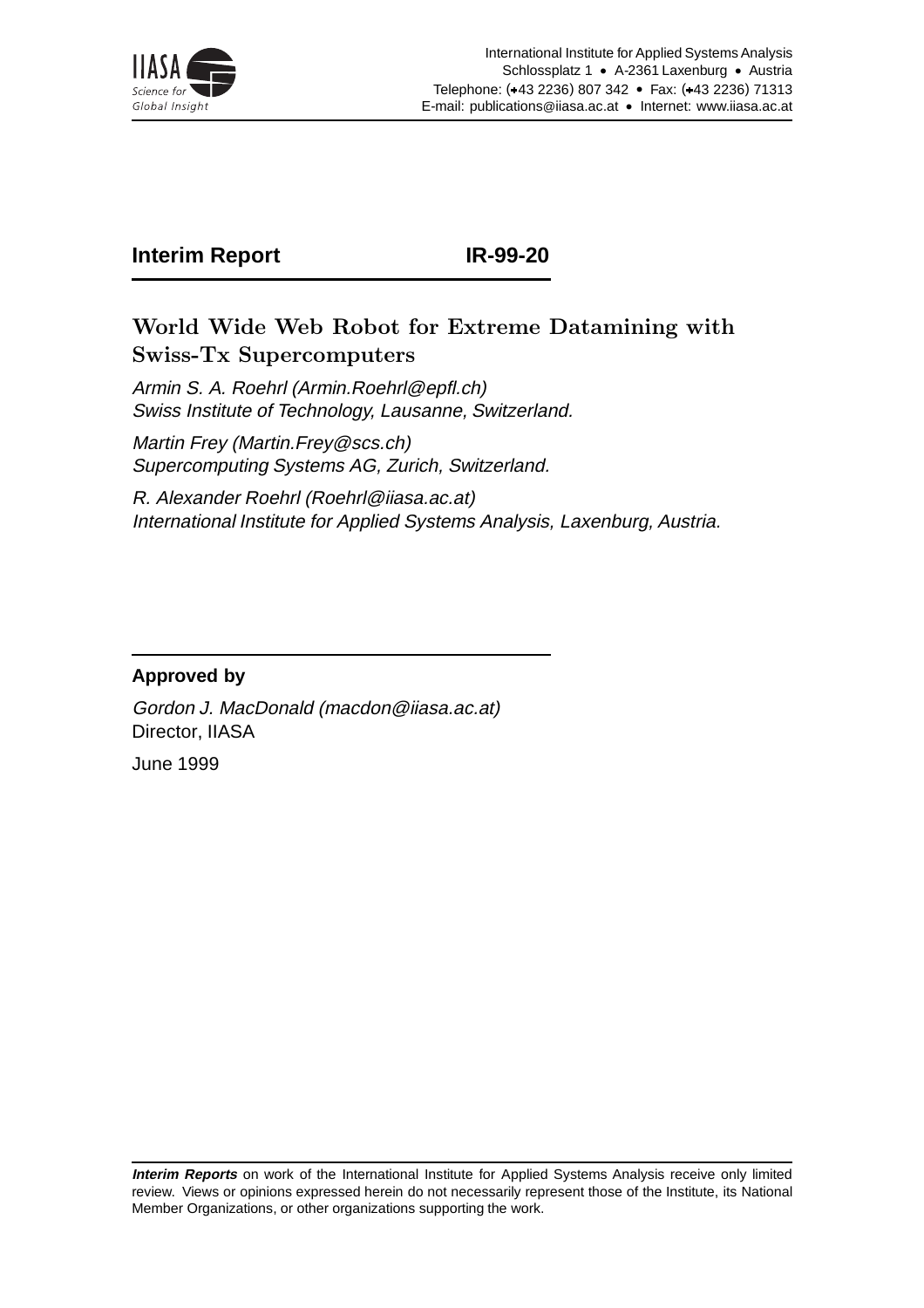### Abstract

This paper discusses the software and hardware issues of designing a highly parallel robot for extreme datamining on the Internet. As a sample application, a World Wide Web server count experiment for Switzerland and Thailand is presented. Our platform of choice is the SwissTx, a supercomputer built from commodity components that runs NT and COMPAQ Tru64 Unix. Hardware and software of this machine are discussed and benchmark results presented. They show that NT is a feasible choice even under the given extreme conditions. Using statistical modelling for optimizing the search process, the inevitable bandwidth problem is reduced to some extent to a computation problem. We suggest that our approach to Web robots is a robust bet for a multitude of future Internet applications which might lead to a large-scale and cost-efficient usage of Web robots.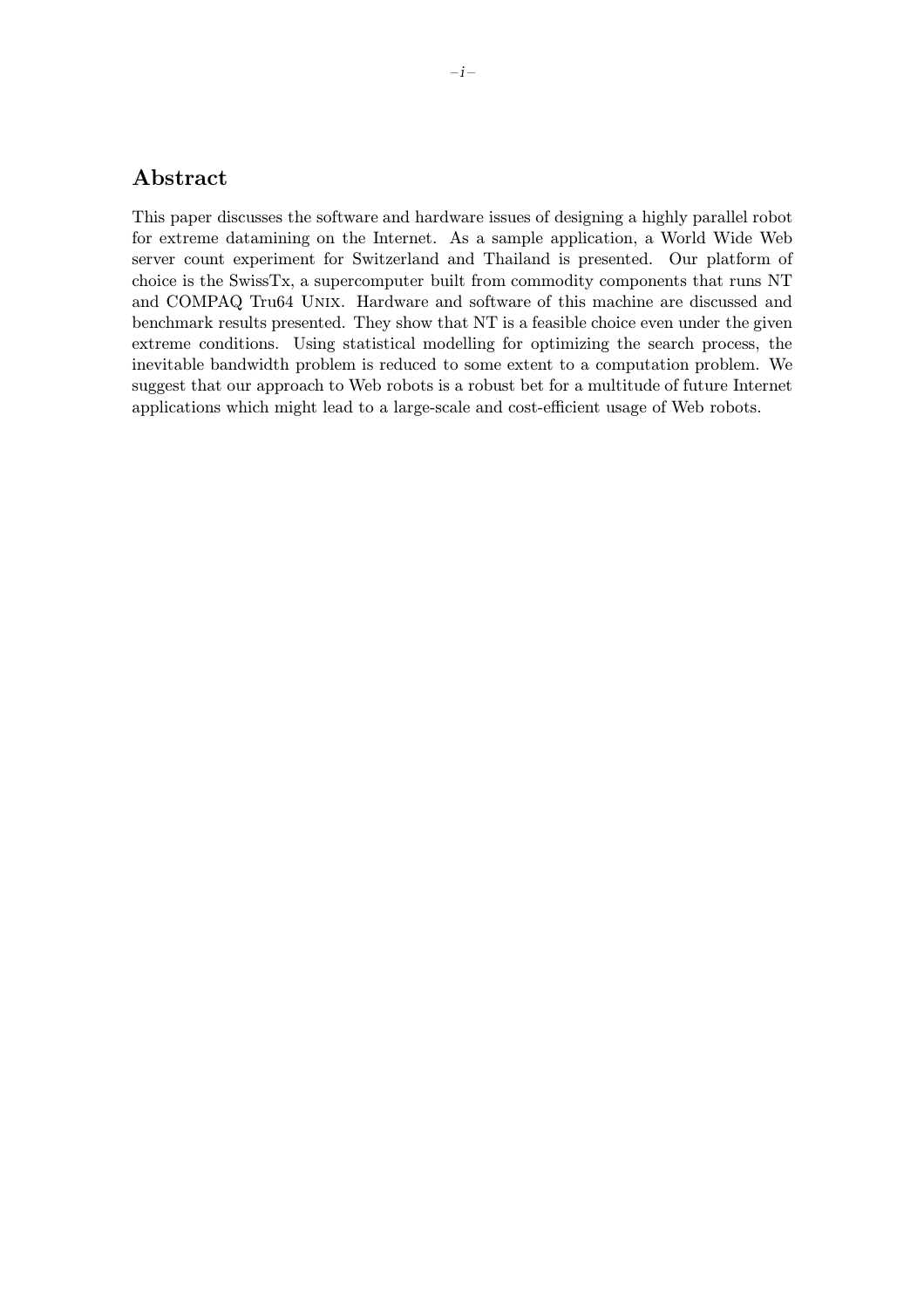## Contents

|                        | 1 Introduction                                       |          |
|------------------------|------------------------------------------------------|----------|
|                        | 2 The Swiss-Tx Project                               | $\bf{2}$ |
|                        | 2.1 The Swiss-T0(Dual) Machine and Future Machines 2 |          |
|                        | 22                                                   |          |
|                        | 2.3                                                  | - 3      |
|                        | 2.4                                                  |          |
| 3                      | <b>Application: Web Server Count</b>                 |          |
|                        | 3.1 Design Principles of the Web Robot               |          |
|                        | 3.2 <sub>1</sub>                                     |          |
| $\boldsymbol{\Lambda}$ | Outlook                                              | 9        |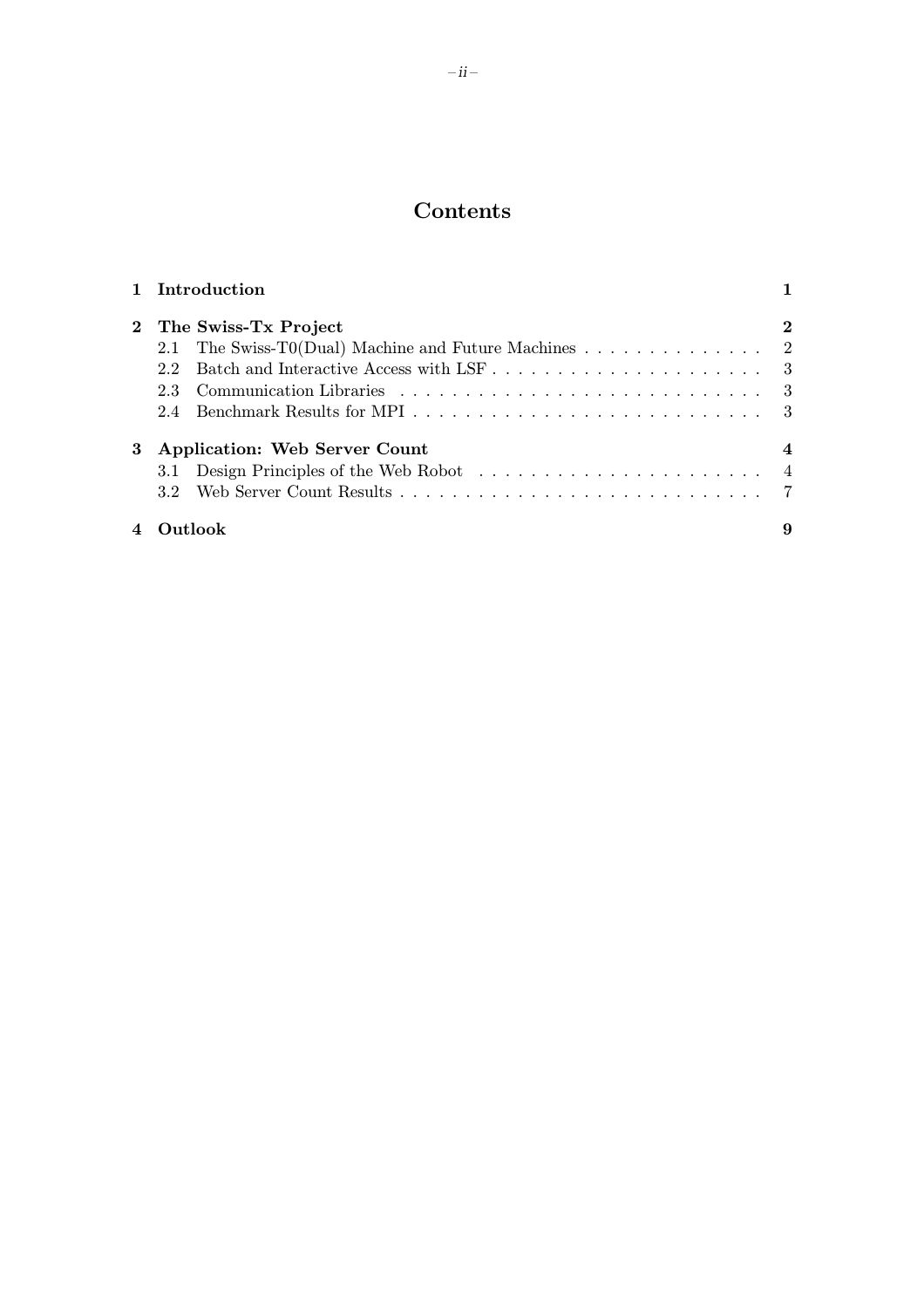## Acknowledgments

We would like to thank the CTI (Commission for Technology and Innovation) for sponsoring this project, R. Gruber for providing access to the latest hardware and the system administrators of domain zones, in particular the SwitchNG, for the permission to do full zone transfers. Finally, we are grateful to A. C. Davison for his support.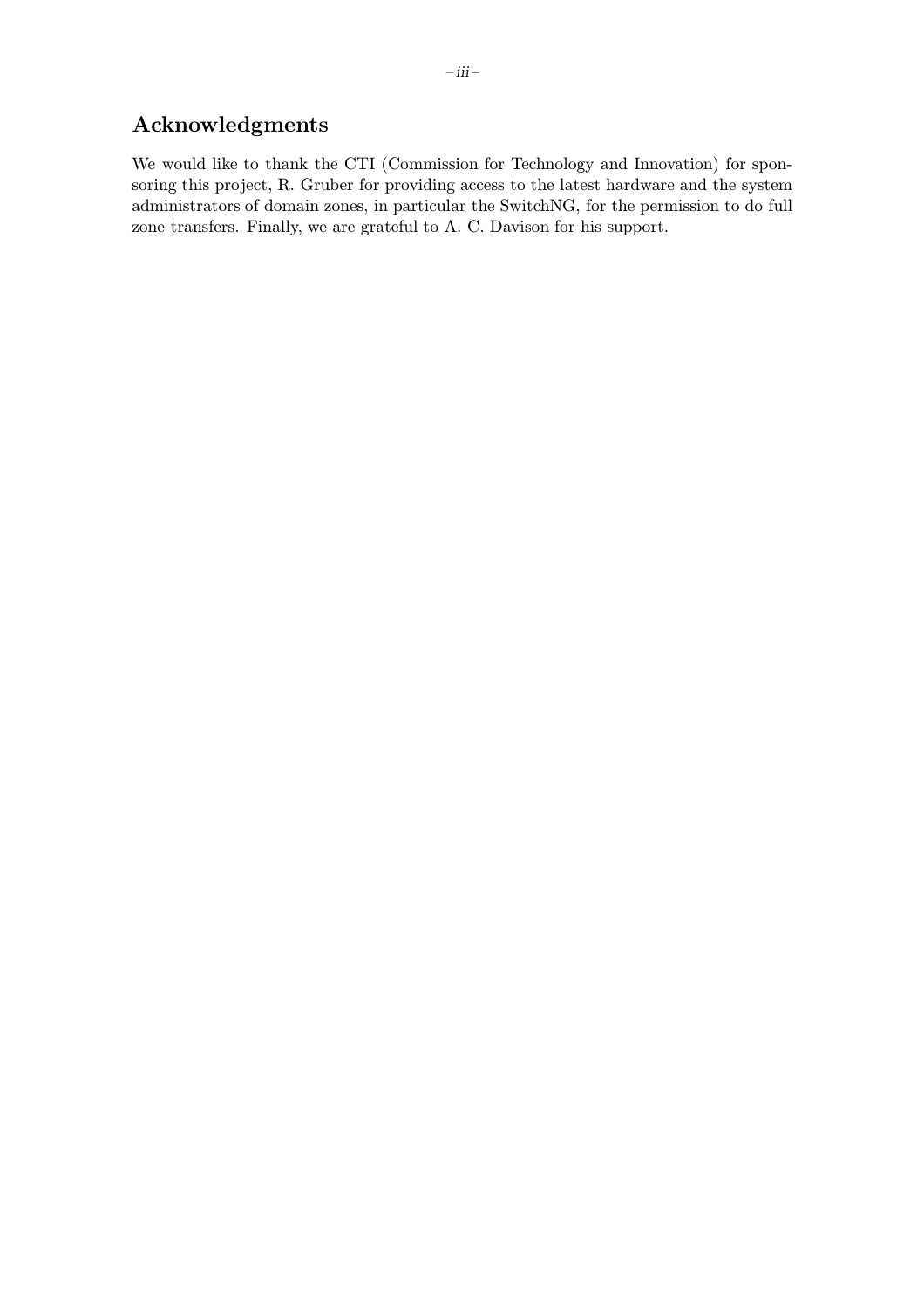## World Wide Web Robot for Extreme Datamining with Swiss-Tx Supercomputers

Armin S. A. Roehrl<sup>∗</sup> , Martin Frey† , R. Alexander Roehrl‡

#### 1 Introduction

This paper presents the concept and results of a first World Wide Web (WWW) server count experiment with a parallel Web robot that runs under NT on Swiss-Tx which are supercomputers built from commodity components. The robot is scalable in that it works in any heterogenous clusters that support a Java Virtual Machine (JVM)

The currently exponentially growing size of the Internet, in particular the size of the World Wide Web (WWW) is difficult to measure. To find the number of registered hosts, most experts use a method called *simple hostcount*, whereby one zone after the after is scanned. Apart from all registered hosts there are also be some unlisted machines that are hidden behind a firewall or that are momentarily not connected to the Internet. In hostcount, a certain percentage of machines gets pinged, i.e. a data packet is sent to a host and bounced back to see whether the machine is "alive". The hostcount in January 1999 estimated some 43, 230, 000 hosts worldwide from which 8, 426, 000 replied to a ping [10].

With increasing importance of the WWW, in particular in the context of E-commerce which is expected to hit 1 trillion US dollars by 2003 [11], the statistic of the number of Web servers is of growing interest. The concept of a Web robot [21] has the advantage of producing additional information as a virtually free by-product. For example, the Web robot collects information on the server software used, and many statistics such as for example on the use of the robot-exclusion standard, acceptance of Java programming language, copyright violations and of course the number of Web servers. The set-up of the authors' Web robot "Ellen" is an intelligent extension of that of robots used by some current search-engines to update their URL directories. In contrast to many brute force search schemes currently used on the WWW, Web robot Ellen has a built-in statistical confidence strategy to determine where and how long to search. This paper focuses on the computing aspects of the Web robot, for details about the statistical aspects of the search strategy, please see [21]. Optimal design properties for a software robot that operates on the distributed and non-symmetrical WWW are parallel slackness and a large bandwidth access to Internet backbones. The Swiss-Tx supercomputing project facilitated the authors to use a highly parallel approach for the Web robot Ellen. The batch system is used to automatically start parallel threads on the platforms with the lowest load. Web robot Ellen was run in concert on a Solaris cluster of Suns, on NT on the Swiss T0(dual), and on COMPAQ Tru64 Unix on the Swiss T0. The Java programming language was used, as it guarantees the portability of the software code between many different platforms and

<sup>∗</sup>Swiss Institute of Technology, Lausanne, Switzerland

<sup>†</sup>Supercomputing Systems AG, Zurich, Switzerland

<sup>‡</sup>International Institute for Applied Systems Analysis, Laxenburg, Austria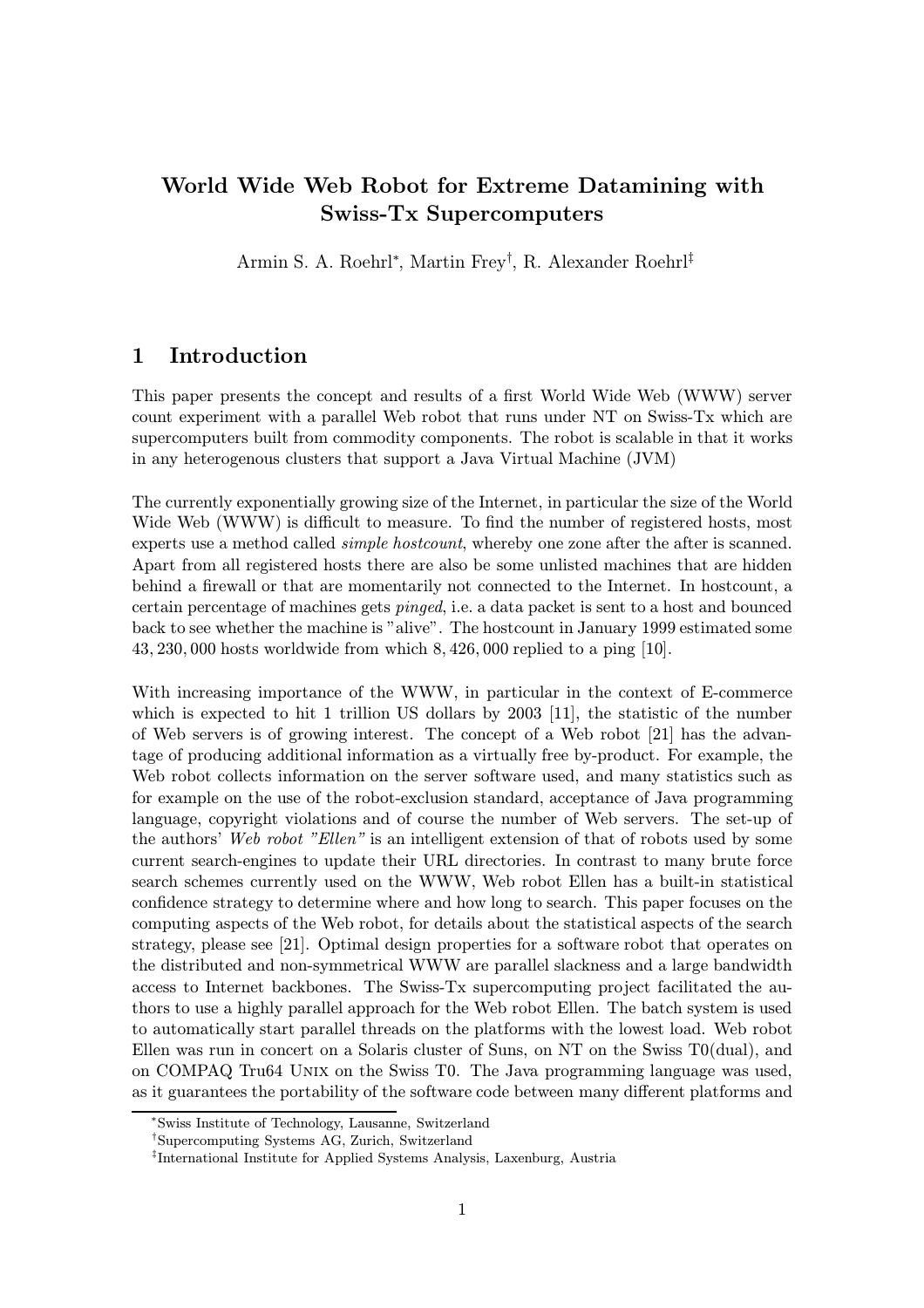facilitates networking.

The first part of this paper gives an overview of the Swiss-Tx Project, which provides supercomputers built from commodity components (see Section 2.1). Sections 2.2 to 2.4 explain the batch and interactive access with LSF, principles of the Remote Store Architecture and summarizes some results of the Parkbench suite which was used for the acceptance of T0 and T0(dual). Section 3.1 describes the Web robots software design principles and Section 3.2 summarizes illustrative Web server count results obtained for the .ch (Switzerland) and .th (Thailand) domain. Finally, the paper is concluded with an outlook on further potential use of supercomputing, NT and software robots in general.

### 2 The Swiss-Tx Project

General-purpose supercomputers are often built with custom hard- and software. This is a good approach due to long time-to-market and a relatively small supercomputer market compared to the server- and workstation market. Therefore, in the past four years the supercomputer community has lost a few American manufacturers: Convex has been taken over by HP, Cray by SGI, Intel has stopped the business of massively parallel computers, Connection Machines and KSR have disappeared from the market. The recent developments in the commodity market makes it possible to build a supercomputer out of commodity parts. In the Swiss-Tx project researchers and developers from the Swiss Federal Institute of Technology in Lausanne (EPFL) and Zurich (ETHZ), from the Swiss Center for Scientific Computing in Manno (SCSC), and from Supercomputing Systems AG in Zurich (SCS), jointly develop communication hard- and software, and integrate software packages like debuggers, batch management systems, profilers etc. in order to develop, build and install a series of commodity based supercomputers until the year 2000 [1, 2, 3]. The first machine of this series, the Swiss-T0 was installed at EPFL in December 1997 [5]. The second machine, the Swiss-T0(Dual) [6] was installed in September 1998.

#### 2.1 The Swiss-T0(Dual) Machine and Future Machines

The T0(Dual) machine consists of 8 dual CPU Alphaserver 1200 from COMPAQ running Windows NT Server (Figure 1). The machines are interconnected with a low-latency, highbandwidth bus-based interconnect developed by SCS and ETHZ [8]. The communication over this interconnect is programmed with MPI. Besides the MPI interconnect a fast Ethernet is used as a service network. The main goal of the Swiss-T0(Dual) machine is to test Windows NT as an operating system for scientific computing in a computing center. A user validation and a per user accounting facility was needed. Users working at Unix based desktops on the EPFL campus must be able to access the machine.

The remote access from Unix based desktops was solved by adding a frontend machine to the cluster to which to users could connect with telnet. The Load Sharing Facility (LSF) from Platform Computing was used to access the NT cluster from the frontend host. It is planned to use an NT terminal server as frontend host later.

In June 1999 the Swiss-T1 will be installed at EPFL. This machine will use a switch based interconnect. The machine consists of 32 dual CPU COMPAQ Alphaserver and two front-end servers. The T1 will run COMPAQ Tru64 Unix. The switch fabric for the MPI communication is based on 12 port, 100 MB/s bidirectional crossbar switches. The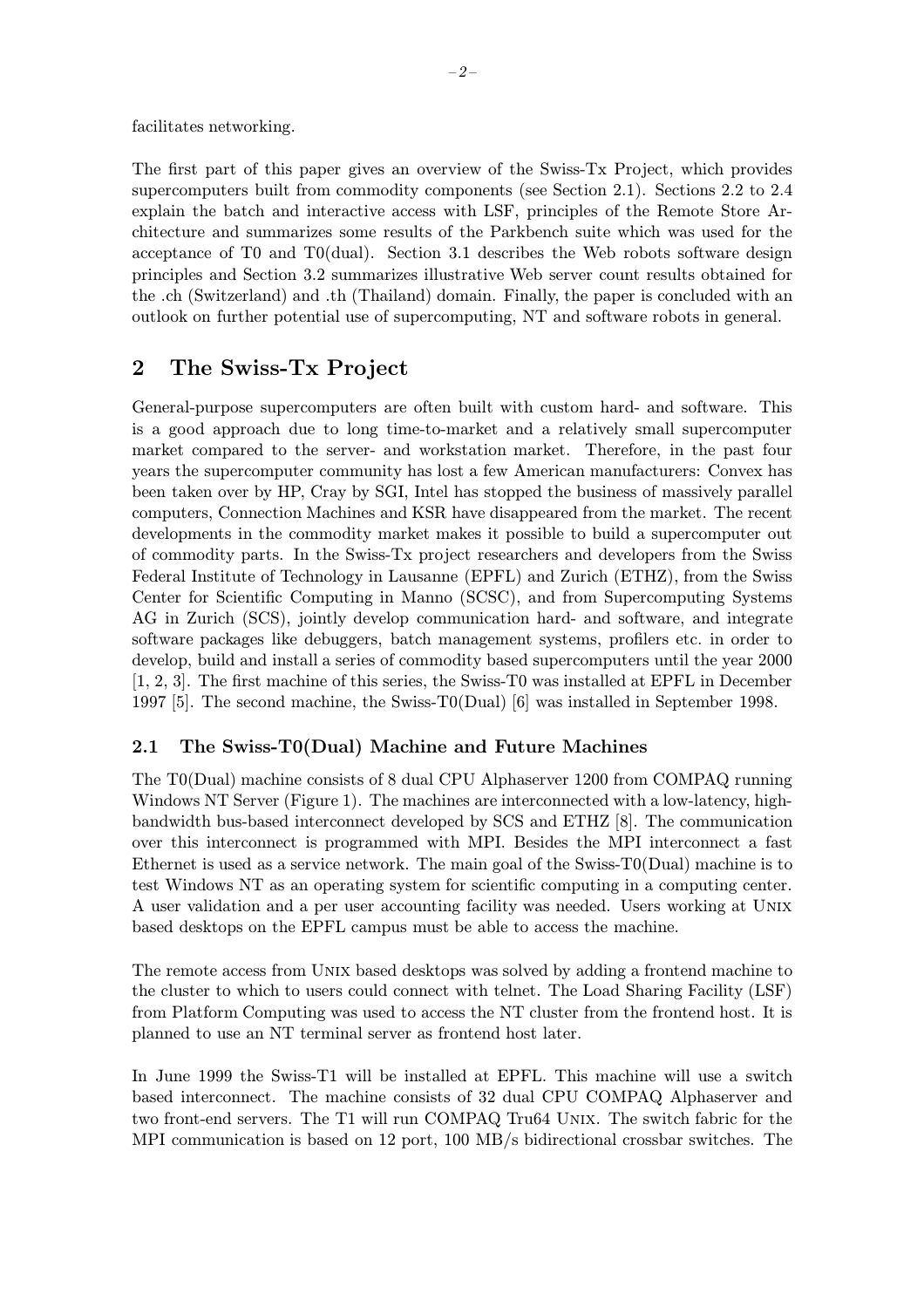

Figure 1: Configuration of T0(Dual) with the EasyNet bus, the Unix frontend and the domain controller

Alphaservers will be equipped with two PCI adapters in order to achieve a bidirectional bandwith of 200 MB/s. It is planned to install a supercomputer called Swiss-T2 with 500 processors by the year 2000.

#### 2.2 Batch and Interactive Access with LSF

The user home directories reside on the Unix frontend. All compilations and computational runs were executed through the batch system of LSF. The home directories were exported to the NT machine using SAMBA. The user validation was done by LSF based on the Unix password mechanism. The user processes on the NT machines were running with the privileges of the user submitting the job. The job accounting (CPU usage,  $I/O$ usage) of LSF was used. LSF provides all the needed features to implement a multi-user, general-purpose supercomputer with Windows NT. The configuration is quite difficult for shared UNIX-NT clusters and should be improved by Platform.

#### 2.3 Communication Libraries

To achieve a low latency, high bandwidth communication the latency of operating system calls must be avoided. In the Remote Store Architecture the device driver maps the communication hardware into the memory space of the application. The application can directly access the communication hardware without any operating system interaction. By avoiding the operating system, the security mechanisms of the operating systems like parameter checking or resource protection are bypassed. The Remote Store Architecture hardware implements those mechanisms in hardware. The bus-based hardware allows only one application to access the EasyNet bus. The switched-based hardware will allow one application per PCI adapter. The structure of the communication libraries is shown in Figure 2. For a detailed description of the communication libraries see [4].

#### 2.4 Benchmark Results for MPI

The MPI libraries were benchmarked with the communication low level benchmarks of the Parkbench suite [9]. The COMMS1 benchmark measures half round trip latency and the bandwidth with a ping-pong algorithm. A message is sent out by the first process, received by the second and sent back. As soon as the first process has received the message, the next message is sent out. The latency of the full round trip is measured and divided by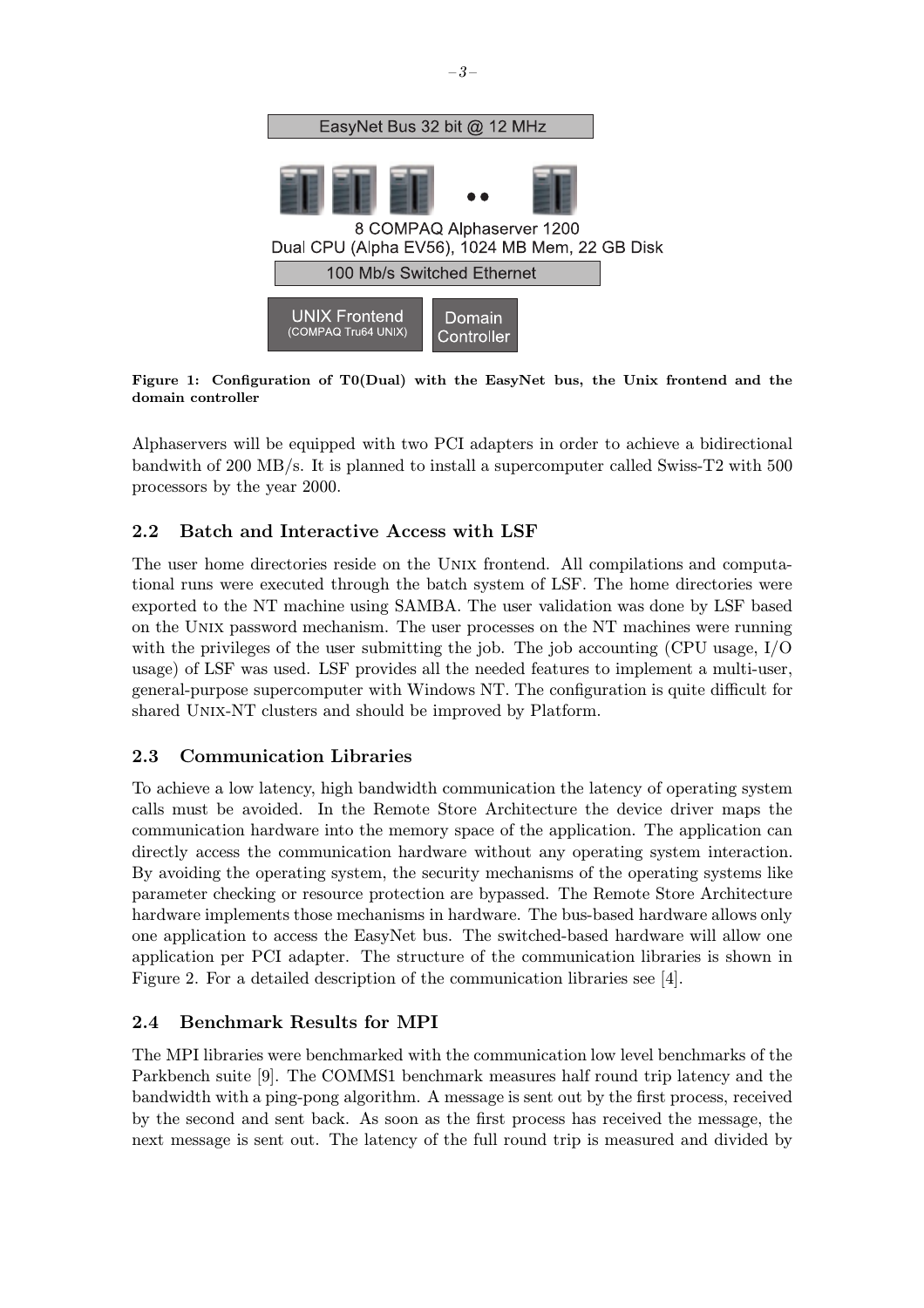

Figure 2: Structure of the communication library and device driver of the Remote Store Architecture

two. The results are shown in Figures 3 and 4. The results are compared between T0 (a Unix system with an older revision of the communication hardware) and T0(Dual) (the NT system described in this paper). Figure 3 shows that a latency of about 10  $\mu$ s was achieved. Figure 4 shows the bandwidth of 35 MB/s. The communication uses programmed I/O up to a message length of 1024 Bytes, for larger messages the DMA engine on the communication adapter is used. The setup of a DMA takes about 20  $\mu$ s, but DMA transfers achieve a much higher bandwidth.

### 3 Application: Web Server Count

#### 3.1 Design Principles of the Web Robot

Originally, Web robot "Ellen" was developed as a search-robot to build the URL data base for a search engine. To monitor the enormous growth of the WWW, the Web robot was developed further to determine the number of existing Web servers. A lower bound for the number of WWW servers is given by the number of registered domains worldwide, while an upper bound is the number of hosts on the Internet.

In principle, one could try to probe every single host (IP number) that is registered to identify Web servers. "Probing" means to send a "GET" (HTML protocol) request to the default port 80 of the host in question and to see whether the machine responds. This brute force method gets more and more infeasible as the size of the Web size continues to increase. However, to do such a search for a few country domains is a way to test the validity of strategies and statistical methods used to perform eventual global Web server counts. A number of pitfalls have to be avoided when doing brute force searches which may look like possible intrusion  $[12]$  to system administrators<sup>1</sup>. A practical way is to look at the top of every domain first: Suppose the domain is called *microsoft.com*,

<sup>1</sup>Surprisingly, after examining more than two million IP numbers that way we got only two mails from people that noticed our scan.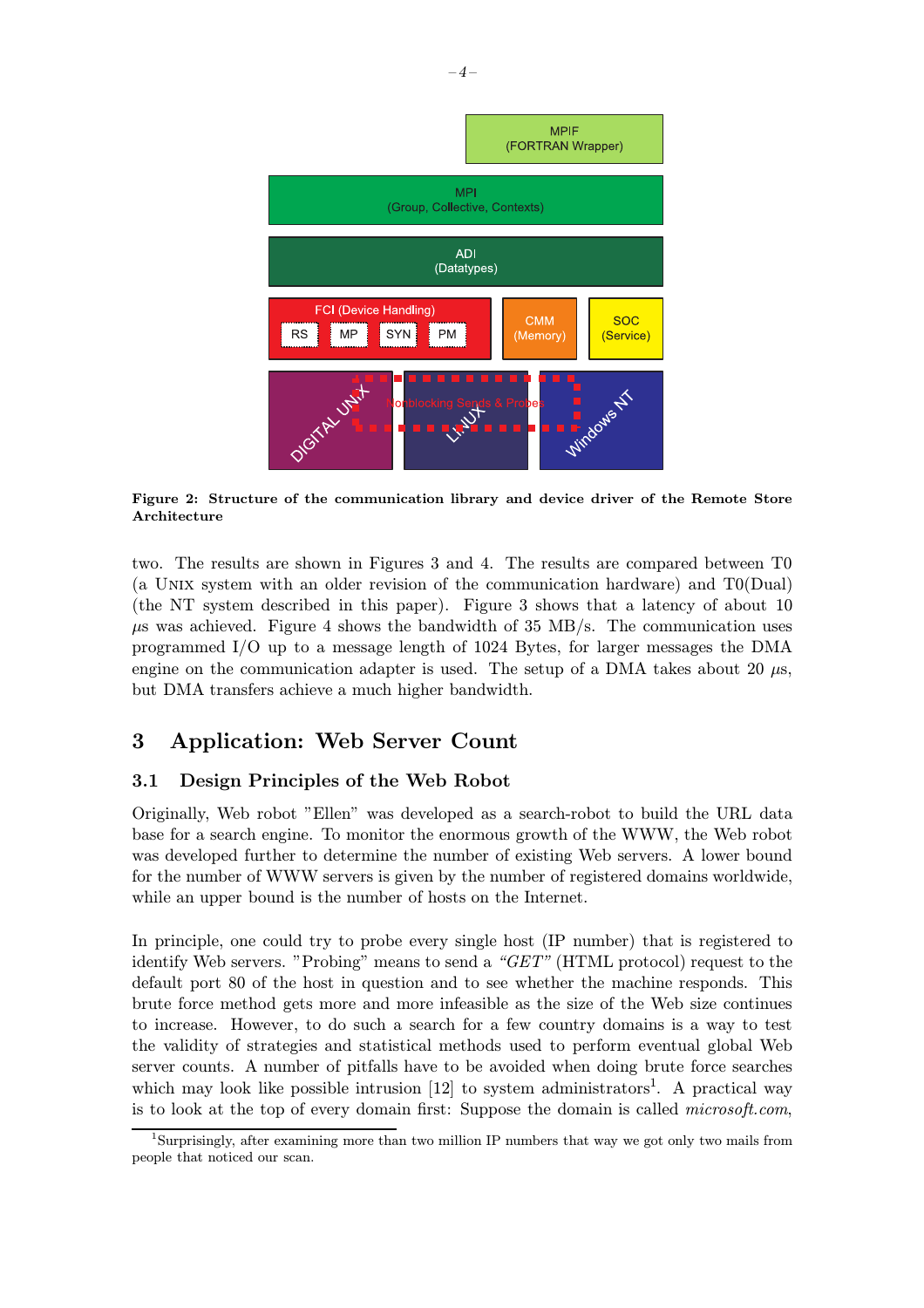

Figure 3: Latency measured with the COMMS1 benchmark (ping-pong).



Figure 4: Bandwidth measured with the COMMS1 benchmark (ping-pong).

**Bandwidth COMMS1**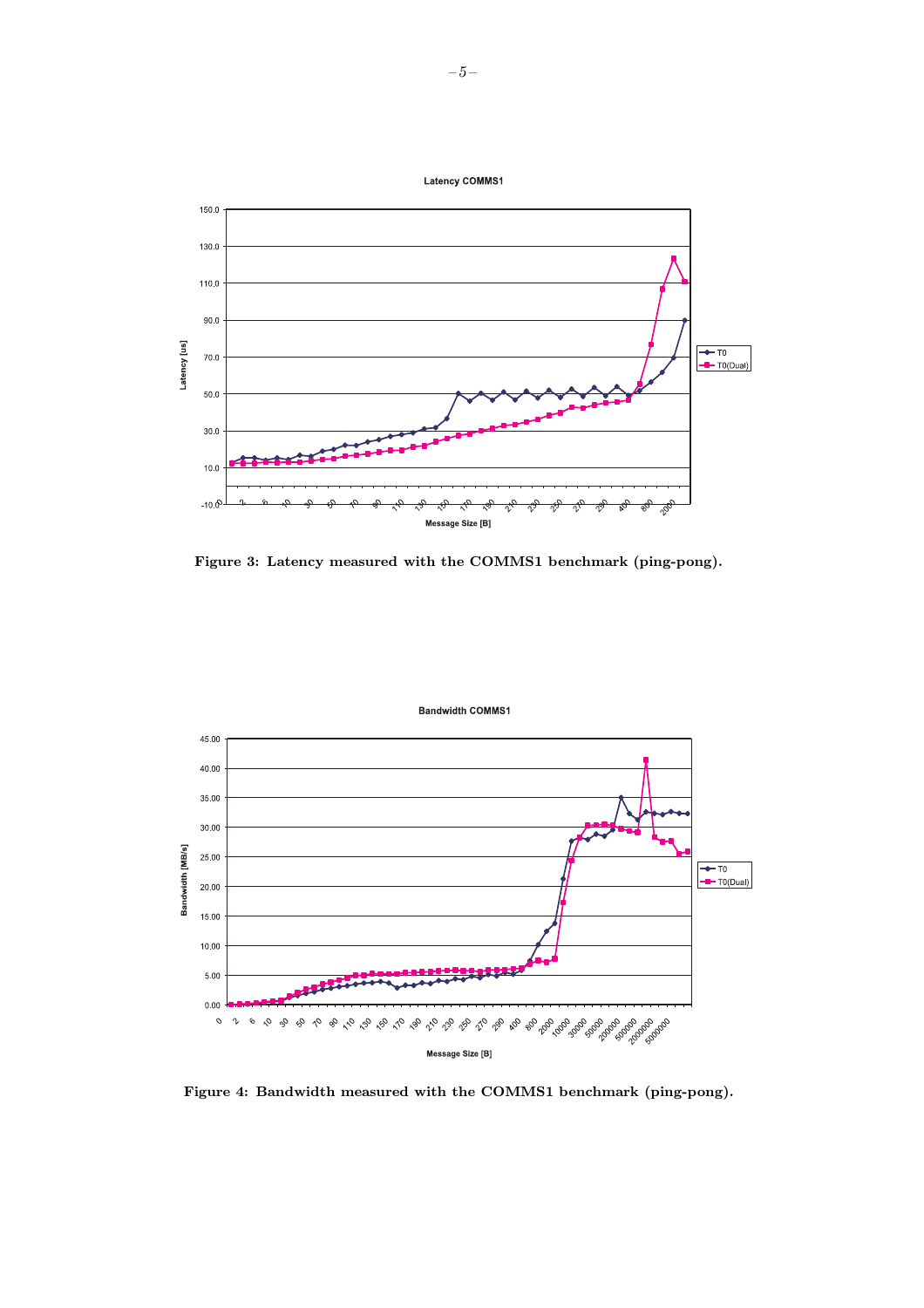

Figure 5: Simplified search scheme of the Web robot. It downloads a page, analyses it, stores the results and continues to process the links on the page, provided the analysis shows that it might be worthwile to continue with the links on the page.



Figure 6: Hierarchical search structure of the Web server count: The Domain Name Servers provides the domain name to test. Then if lower in the hierarchy a Web server is existing, down to a certain depth links are followed recursively. Statistics of interest are continuously collected.

then first www.microsoft.com and microsoft.com is checked. Where possible the number of machines behind that top one is estimated. For example one finds that behind Microsoft's www.microsoft.com there are at least six machines. Finding out how many Web servers are behind the top server is difficult. The Web robot has to follow Web links recursively, down to a certain depth, always checking to avoid loops. The search depth is controlled by statistical methods. See Figure (5), (6) and (7). It requires the robot to read in the full HTML code of the pages. On the one hand this requires enormous computing resources, large bandwidth and stability of the system. On the other hand, it provides more interesting information than simple ping methods. Building a Web robot and launching it on a large scale is a difficult task. When a robot requests too many pages from one server, this is called rapid-fire and may take servers down, or at least make them very slow. Therefore, the parallel robot puts all newly found links from different servers into a workpool (see Fig. (5)) from which new links are randomly drawn and examined next.

"Stalling" messages that transform the WWW into World Wide Waiting are due to lack-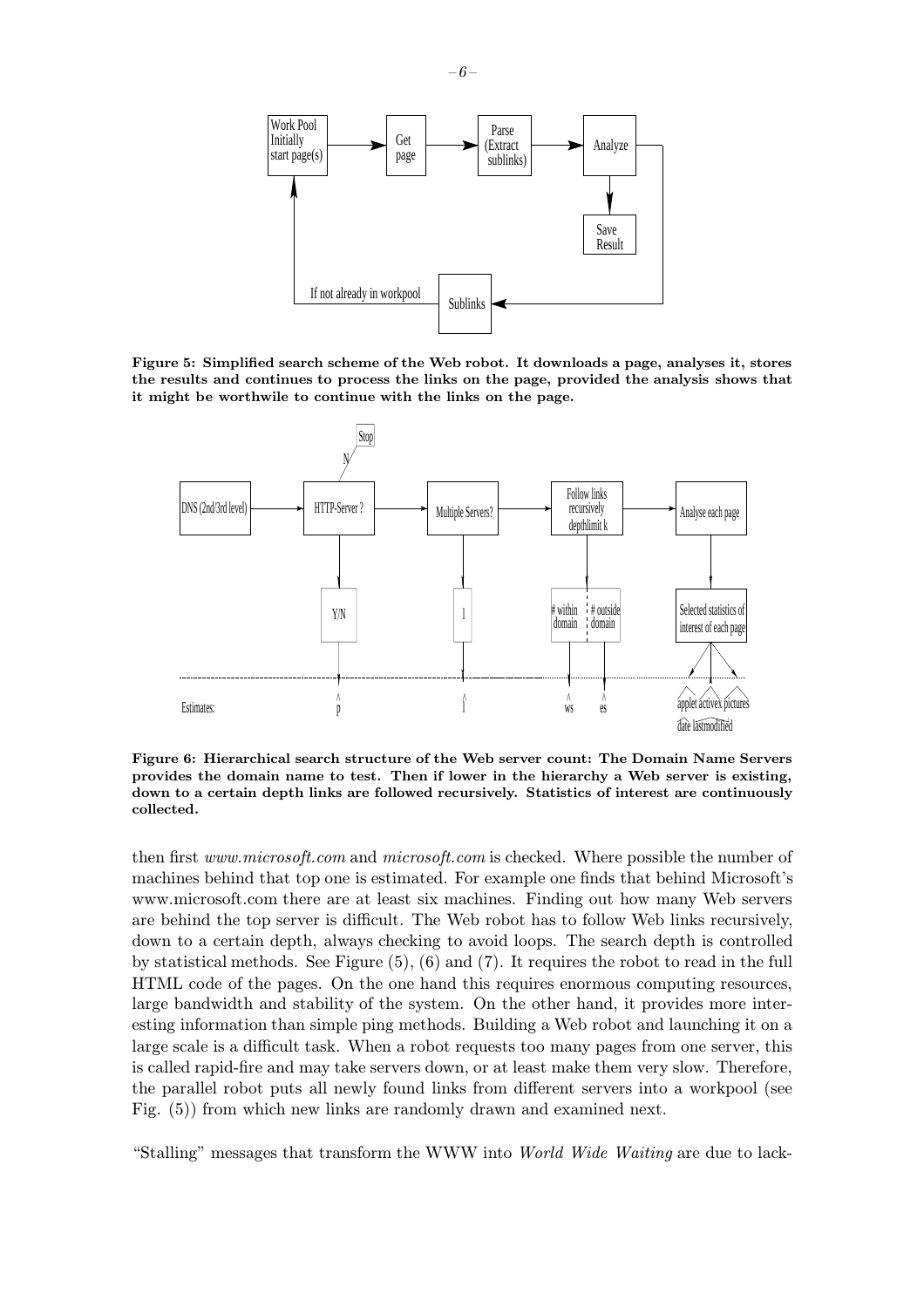

Figure 7: A multithreaded version of the Web robot. The dashed lines indiate additional threads running in parallel.

ing bandwidth or too little Webserver computing power as compared to the Web traffic. Web robot Ellen has a 40Mbps bandwith available with the USA and 100Mbps connection available to other Swiss universities and to SwitchNG [13]. This bandwidth is of the same order of magnitude as recently implemented among many US universities under the US "Next Generation Internet Initiative" [15]. However, this bandwidth is at least one order of magnitude smaller than that achieved in commercial Internet backbones deployed by leading companies (e.g. [17]) and 3+ orders of magnitude smaller than that achieved in current photonic testbeds in Europe [16], the US [18, 17] and Japan [19].

We use parallel-slackness, i.e. the robot opens many connections (page requests) simultaneously. While it is waiting for an answer from the server to its request, other requests can be processed at the same time. This is especially important as page download sizes and bandwidth availability vary greatly. Two levels of parallelism are overlapping: Parallelism on one processor (see Figure (7)) and parallelism by starting several threads and running them on different processors at the same time. The relatively low data dependency makes it an excellent task to run in parallel. The different search results are synchronized from time to time to decide whether to contine with the search process or to start a new thread.

#### 3.2 Web Server Count Results

The emphasis of this paper is on the computer science aspects. For the relevant statistical modelling background and detailed host and server count results, the authors recommend a forthcoming paper [21] which compares traditional survey sampling approaches with more advanced Bootstrap solutions in a Bayesian context, where second level domains are treated as one strata.

Here a summary of Web server count results follows, see Table 8. The data is from a test run with the robot Ellen in October 1998. At that time, the official SwitchNG domain zone entry consisted of 80,875 and the Thailand domain of 1,931. The latter is split in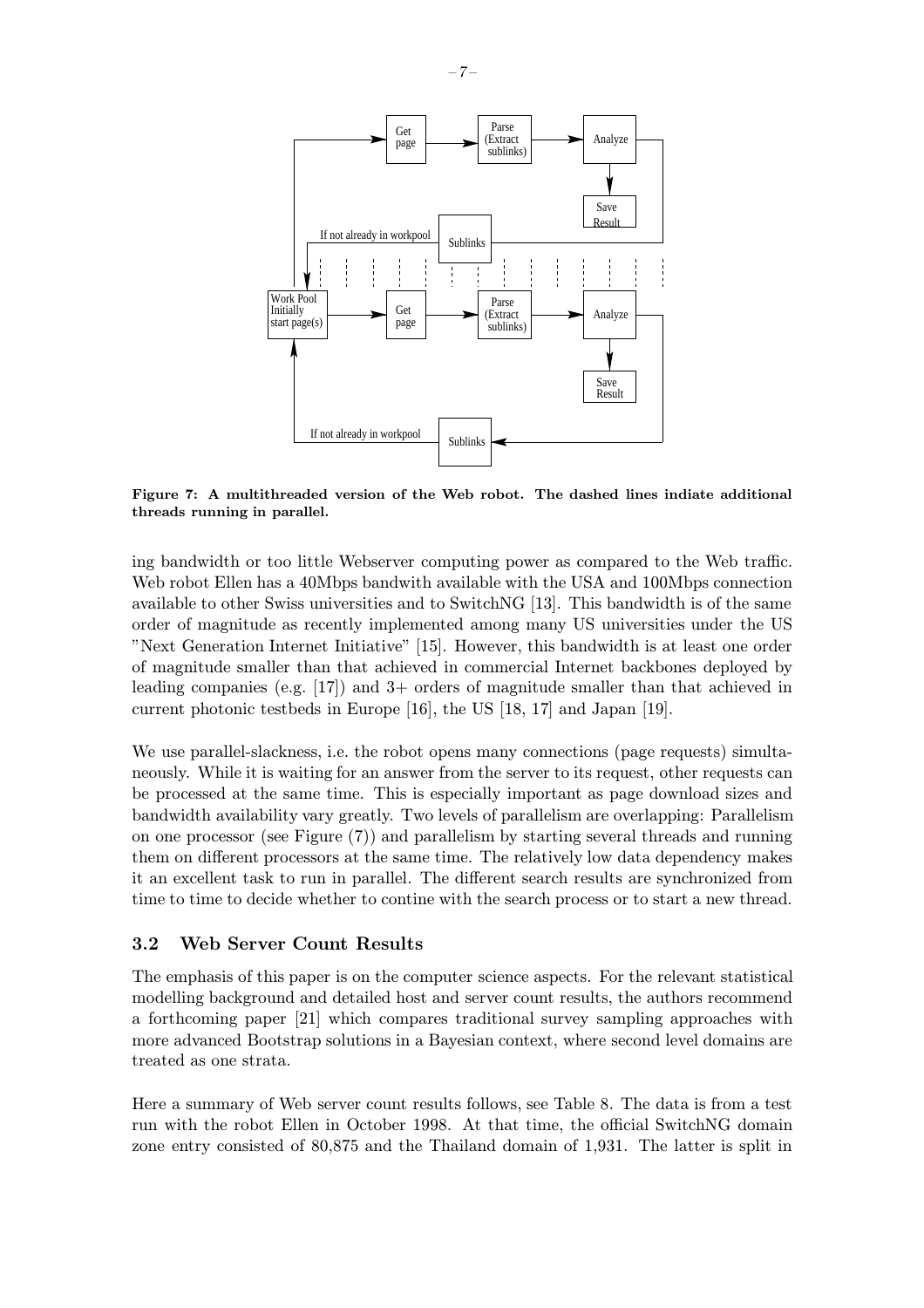| Statistic                  | Switzerland        | Thailand                      |
|----------------------------|--------------------|-------------------------------|
| Servers up                 | 89%                | $63\%$                        |
| Robots-exclusion standard  | 19%                | 11%                           |
| Most popular server        | Microsoft $(38\%)$ | $\text{A} \text{pache}(53\%)$ |
| Second most popular server | Apache $(33\%)$    | Microsoft $(25\%)$            |
| Average page age           | $127$ days         | 139 days                      |

Figure 8: Overview of Web server count statistics. The number of servers "alive" is low, since some domain names are only reserved for later use. The robots-exclusion standard refers to setting up a "robot.txt" file to ban robots from certain sensitive parts of the Web space. "Most popular server" refers to server software.



servers behind zone ch

Figure 9: Domain .CH (Switzerland); x-axis: Running number of domains; y-axis: New servers behind domain.

eight major second level domain zones: 204 (ac.th), 148 (or.th), 1492 (co.th), 86 (go.th), 5 (mi.th), 19 (net.th) 0 (amazingthailand.th) and 0 (asiangames.th)  $^2$ .

Figure 8 shows a considerable share of servers that are not "alive". In part this has to do with the fact that some domain names are only reserved for later use. The larger share of commercial server software and increased use of robot-exclusion standards etc. in the Swiss domain, as compared to the Thai one, reflects the different phases of WWW development in the two countries. In Switzerland, the E-commerce sector is already of a much larger importance than in the still predominantly academic Thai WWW. However the surprisingly similar average age of the Web pages of around one third of a year is a simple consequence of the exponential growth of the WWW with a similar growth rate, although in a different state of diffusion depth, in both Switzerland and Thailand. Figures 9 and 10 present sample results of the number of servers discovered behind a selected set of domains in the .ch and the .th domain respectively. Note the relative high number of hosts with relatively few (less than 3) links to other servers in Figure 9 and 10. These are mainly servers from companies that are outside a firewall. For obvious reasons companies

 $2$ asiangames.th and amazingthailand.th are for national events. They are special domains which are rarely assigned and the domain is revoked after the event [14].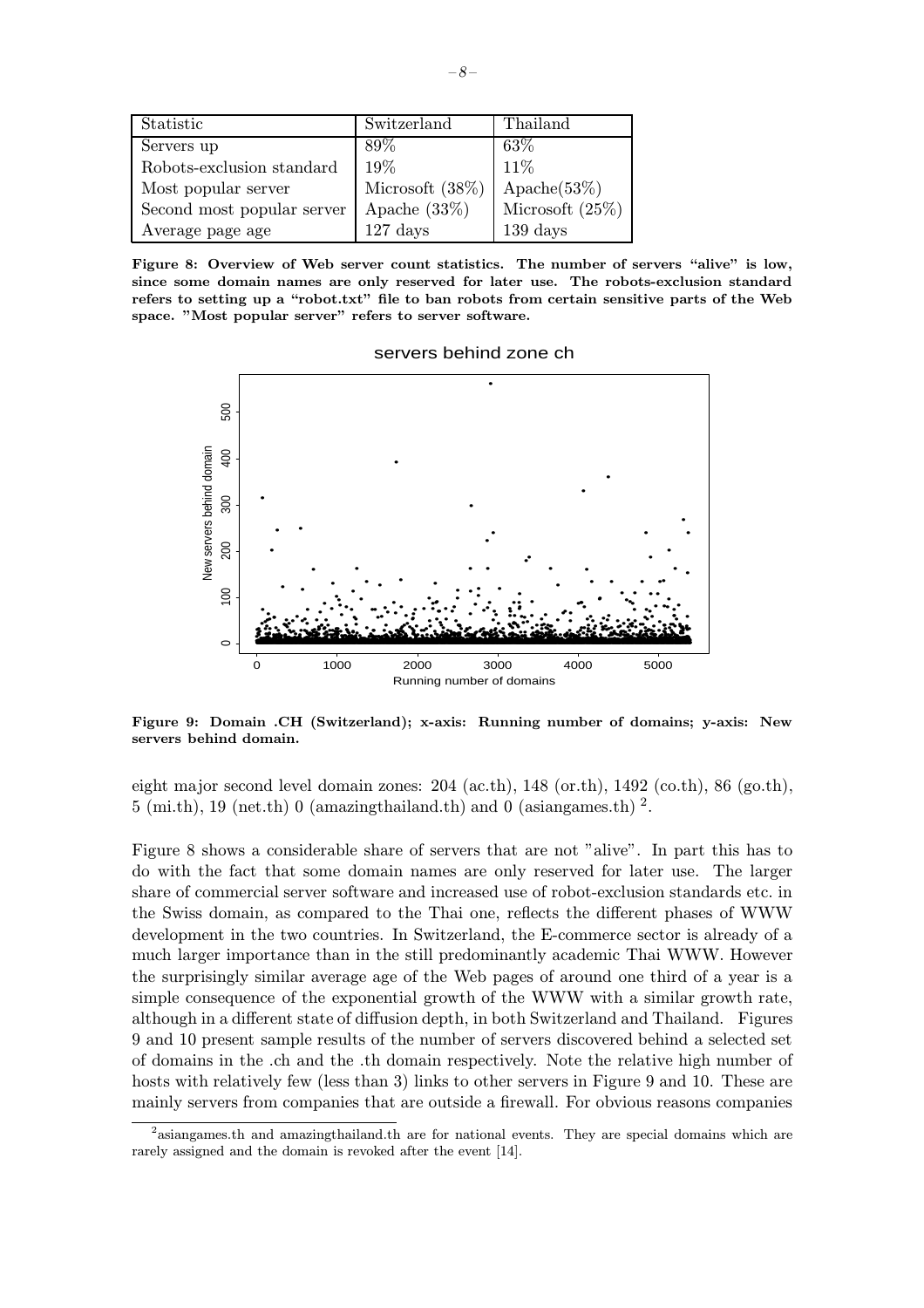



Figure 10: Domain .TH (Thailand); x-axis: Running number of domains; y-axis: New servers behind domain. The vertical dashed lines indicate from what second level domain the samples were taken.

do not link to their competitors. As shown in by Figure 9, cases with 100 or more servers behind the domain most likely belong to a University.

#### 4 Outlook

This paper outlined the concept and results from a first test of WWW content analysis with a parallel Web robot. This extreme datamining of the Internet was only made possible by using state of the art hardware and good software design. This last section explores the conditions under which the outlined Web robot concept may become of widespread use.

One obvious constraint is bandwidth. Figure 11 shows the exponential growth of the commercial and the experimental transmission capacity in Gbit/s over time as compared to the increase in Microprocessor Performance. They show the same increase. However, there is a time lag of approximately seven years between commercial and experimental capacity. Estimated Internet traffic increase<sup>3</sup> significantly exceeds the performance increase of photonic and computing technologies. Because of the distributed, non-symmetrical nature of the WWW, the obvious bandwidth problem may be eased to some extent with a parallel approach that draws on considerable computing power, such as e.g. Swiss-Tx, as outlined above. Then in the years to come the use of Web robots and intelligent agents may become widespread, especially in business to provide a myriad of information relevant to e-commerce. These businesses will look for cost-efficient large computing resources such as future supercomputers built from commodity components running preferably under NT. In the authors' experiments, NT did not perform significantly worse or better than COM-PAQ Tru64 Unix running Java on the T0dual. Java has proven that for certain types of applications it is mature enough to be used on a large scale application. The future of high

<sup>3</sup>MCI estimates a 30% Internet traffic increase per month [17].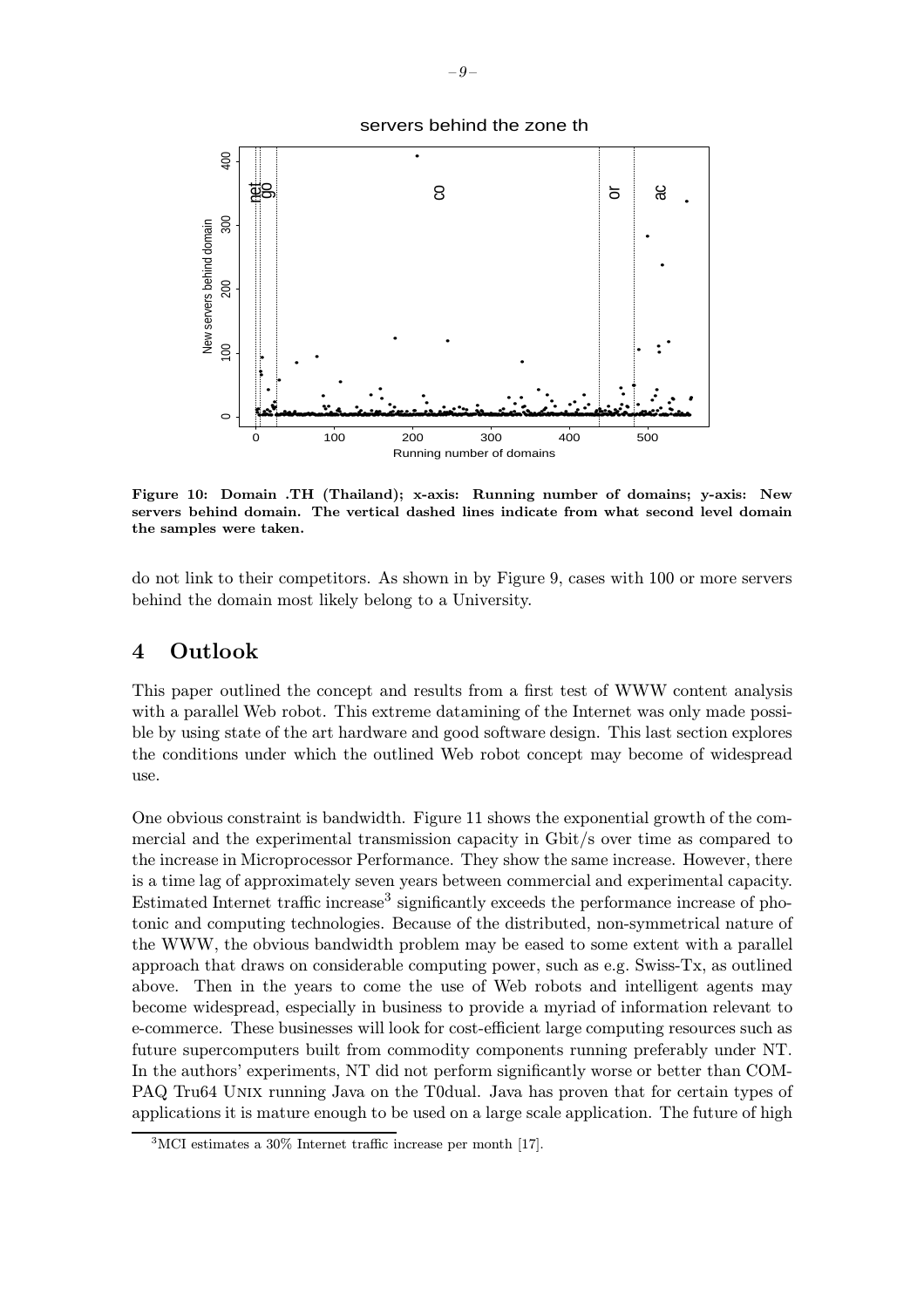

Figure 11: Photonic Technologies– Increase of performance with time (logarithmic scale) [22].

performance computing may be the cheap mass manufacturing of parallel machines built from commodity components. Established search engines like Inkomti use similar kind of hardware, e.g. clusters of Sun workstations. The uniqueness of the Swiss-Tx approach presented here is its switch.

As future agents and robots will become more popular and more widely used, the next challenge will be to make these different kinds of robots to communicate with each other. Possible applications range from Web robots acting as cybercops on copyright violations to increasingly sophisticated second and third generation search-engines.

#### References

- [1] Gruber, R., Gunzinger, A.: The Swiss-Tx Supercomputer Project. EPFL Supercomputing Review, 9 (1997) 21–23
- [2] Swiss-Tx Architecture, 1999. http://capawww.epfl.ch/swiss-tx/
- [3] Gruber, R: Parallel Computer Architectures for Commodity Computing. Keynote speach at HPCN Europe '99, Amsterdam
- [4] Brauss, S., Frey, M., Lienhard, M., Nemecek, J., Gunzinger, A.: Swiss-Tx Communication Libraries, HPCN Europe '99, Amsterdam
- [5] Frey, M., Gruber, R., Kuonen, P.: Swiss-T0 Installation and Acceptance Report. (1998)